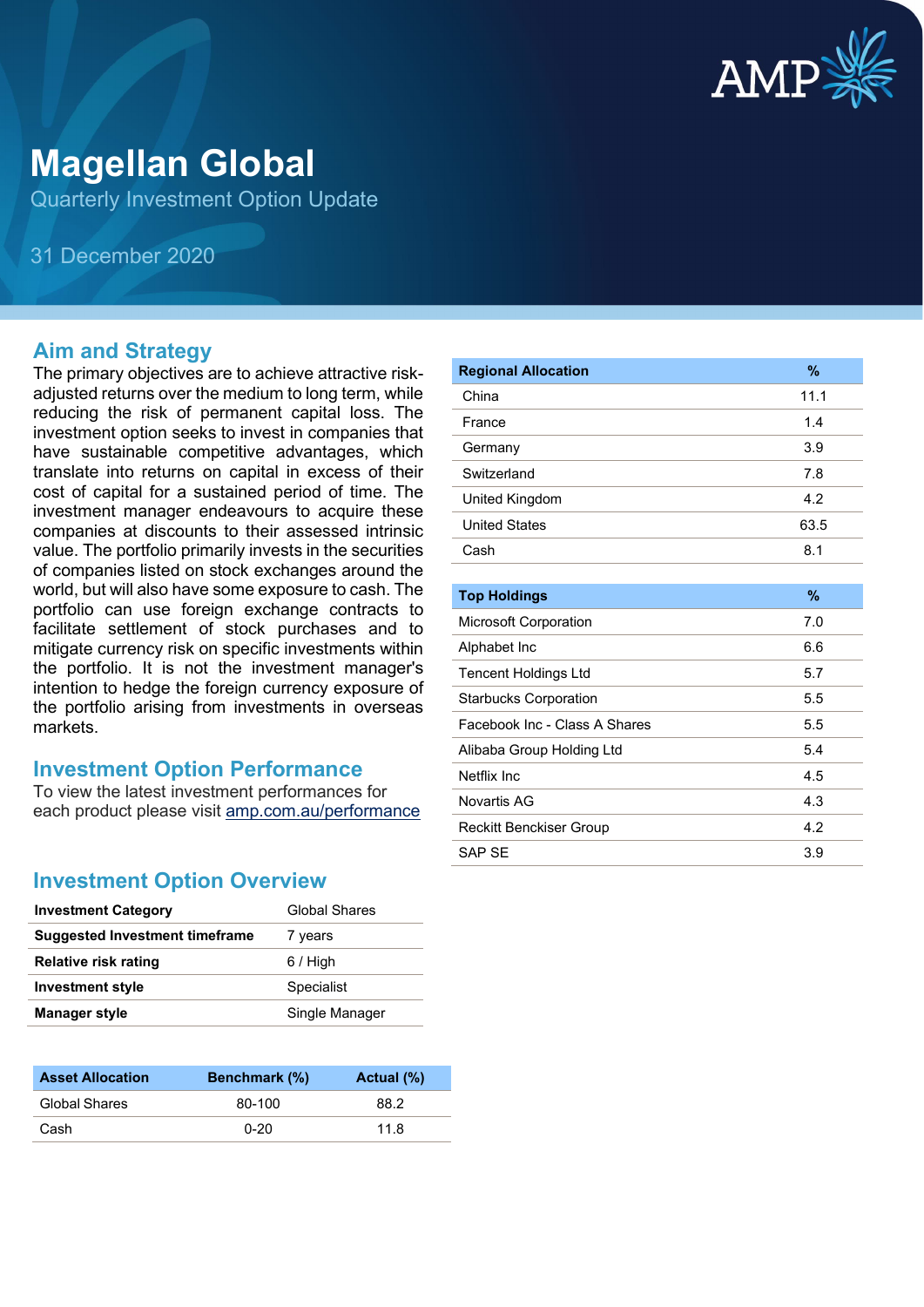#### **Investment Option Commentary**

The portfolio recorded a negative return for the quarter. The biggest detractors were the investments in Alibaba Group, SAP and RB. Alibaba dropped after its about-33%-owned Ant Group suspended its IPO, Chinese authorities said they would investigate the company for "suspected monopolistic conduct", key founder Jack Ma disappeared after criticising financial authorities, and the company's results for the September quarter displayed mixed results across segments. SAP dropped after Europe's largest software company lowered revenue and profit forecasts and its third-quarter result fell short of expectations as cloud revenue growth slowed. RB dropped on expectations sales for its sanitary products would drop once the pandemic is brought under control.

The biggest contributors were the investments in Alphabet, Starbucks and Tencent Holdings. Alphabet rose after its Google subsidiary's advertising revenue showed a better-than-expected rebound from the coronavirustriggered slump and the US election outcome reduced the risk of a crackdown on Big Tech that would ensnare Google, which is already under anti-trust scrutiny by the US Department of Justice. Starbucks gained after the coffee chain, when announcing a smaller-than-expected drop in same-store sales of 9% for the fourth quarter, signalled that the worst is past. Tencent climbed after its 28% increase in revenue for the first half from a year earlier beat expectations.

### **Market Commentary**

Global stocks soared to record highs in the December quarter after pharmaceutical companies developed a vaccine against the virus that causes the illness known as COVID-19, the Democratic party's subdued performance in the US senate appeared to rule out radical anti-business measures during the administration of president-elect Joe Biden, and US congress agreed to more fiscal stimulus. During the quarter, all 11 sectors rose. Energy (+27% in US dollars) climbed most while Consumer Staples rose least (+6.4%). The Morgan Stanley Capital International World Index soared 14% in US dollars and 5.9% in Australian currency over the quarter to give increases of 16% and 5.6% respectively for 2020.

US stocks rallied to record highs after a vaccine with 90%-plus effectiveness in achieving an immune response was announced and distributed, the election result lowered the risk of radical measures passing congress, the Federal Reserve said it would provide open-ended stimulus to help the economy, and lawmakers passed the second big fiscal package since the virus struck. These developments overcame concerns about a third wave of infections flaring up across the country and President Donald Trump's refusal to concede defeat while alleging voter fraud. The vaccine euphoria kicked off in November when Pfizer/BioNTech and Moderna announced successful phase three vaccine trials using a novel mRNA technology, while Oxford University and AstraZeneca came out with vaccines using traditional technology. In the election, the lack of a strong Democratic wave improved the outlook for profit growth because the lack of a strong showing in the senate reduced the mandate and political leeway for new laws that would reduce corporate profitability. Even though the US economy expanded at an annualised rate of 33.4% in the third quarter, more up-to-date reports showed the latest burst of infections, which took the number of Americans struck by the virus to more than 20 million, is hurting business. Retail sales, for example, fell in November, the first decline since April, while jobless claims rebounded towards year end. The S&P 500 Index added 12% over the quarter, to be up – led by Big Tech – 16% for 2020.

Index movements and stock contributors and detractors are based in local-currency terms.

## **Outlook**

COVID-19 and political risks have only been reduced rather than eliminated. Risks stemming from the pandemic include mutations of the virus, disruptions to supply networks, and inadequate vaccination rates. With US politics, existing laws can still be used to restrict corporate profitability. Other concerns include global political frictions such as those displayed in the US-China relationship, and that rising government debt and increases in the money supply raise financial and inflationary risks.

Due to the overall reduction in investment risks, the Fund reduced the cash position in the strategy from 12% to 8% over the December quarter.

Magellan remain confident about the long-term outlook for the investments selected for their portfolio and the portfolio's risk profile. Many of the stocks in the portfolio benefit from having sustainable competitive advantages that give them the potential to earn superior returns. Some companies have a stronghold on the enterprise software market or are leading digital platforms. Others are gaining from the shift to a cashless society, rising consumption growth in China and the dynamics of ageing populations or enjoy resilient demand given the essential nature of their services.